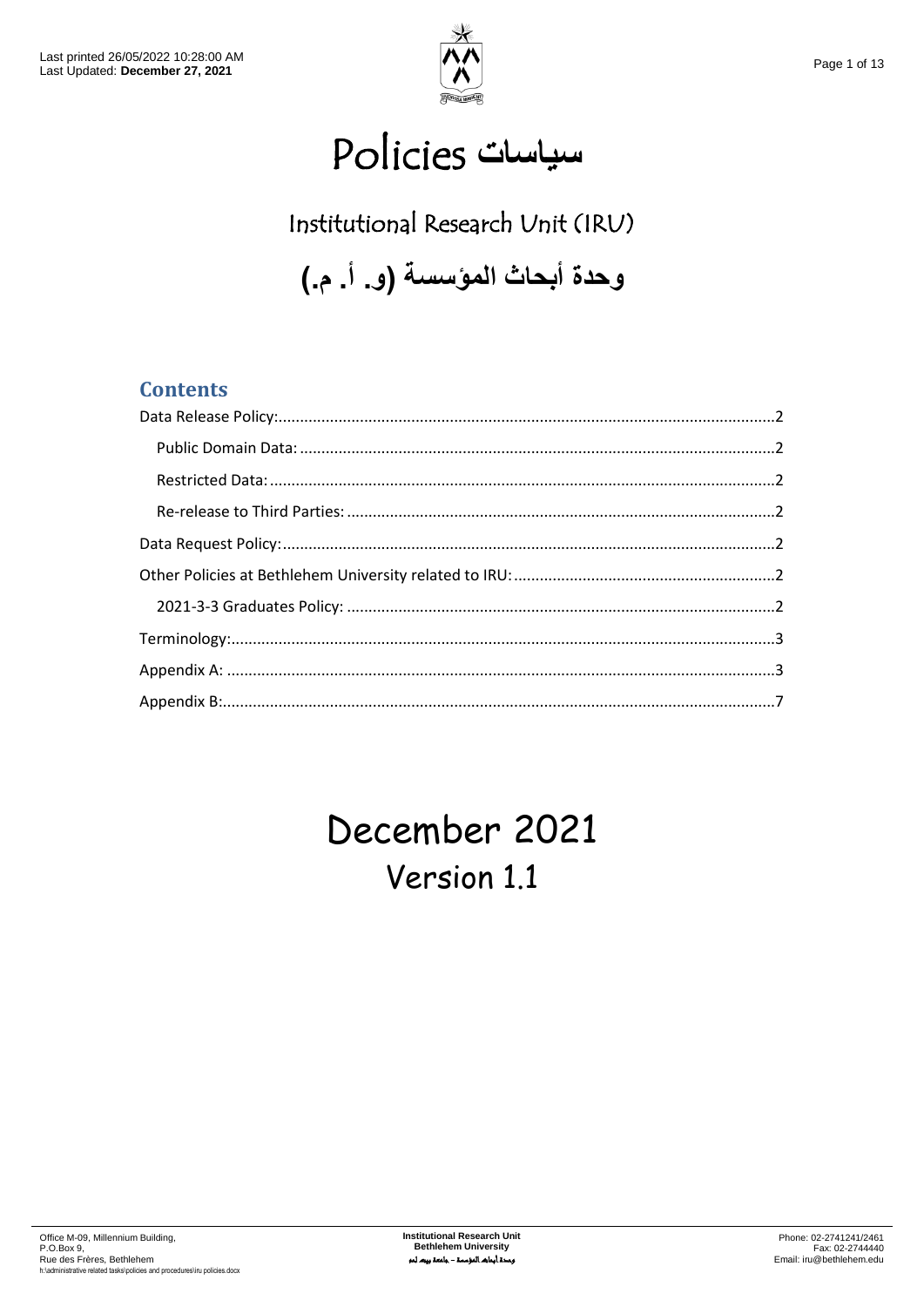

### <span id="page-1-0"></span>**Data Release Policy:**

The Institutional Research Unit (IRU) is the custodian of the Institutional Data Warehouse (DWH) which encompass many data and information about the characteristics and performance of Bethlehem University. The main sources of the DWH are the Registration database (BUReg) and the Human Resources database (BUHRMS). A third resource the data comes from is surveys such as the graduate survey. The DWH is continuously maintained and updated to be ready to provide and support periodical and ad-hoc reports, lists, and statistics to decision makers.

#### <span id="page-1-1"></span>**Public Domain Data:**

An array of data and indicators is available in appendix A in order to know the list and which elements are public. *Please note that any not listed fields in the appendix are restricted.*

#### <span id="page-1-2"></span>**Restricted Data:**

An array of data and indicators is available in appendix B in order to know the list and which elements are restricted or private. *Please note that any not listed fields in the appendix are considered restricted.*

<span id="page-1-3"></span>**Re-release to Third Parties:** Data supplied by this unit to other parties may not be re-released by them to any other party for any purpose.

## <span id="page-1-4"></span>**Data Request Policy:**

Any eligible person or eligible entity may request eligible data from the IRU. Every requester and for every request the purpose should be clear, specific, and stated. The details of the request and the date needed must be provided along with other details. A form is available online to facilitate this process. The IRU make every effort to supply data as prompt as possible but it is important to request data in advance and not impromptu as some data need time to process and also the IRU need to make sure that the piece of the requested data is eligible and available in the DWH.

In general, only statistics and indicators are provided. Lists which identify people or resources are given only if the intended purpose requires so for eligible stakeholders.

# <span id="page-1-5"></span>**Other Policies at Bethlehem University related to IRU:**

#### <span id="page-1-6"></span>2021-3-3 Graduates Policy:

There is a Policy approved by the Executive Council (EC) according to Haneen (Alumni Relations Officer) which states that it is not allowed to give a list of graduates to third parties like employers but the available job opportunity will be announced on BU Alumni Facebook page and hence the graduates will contact the employer using the published contact details on the announced post of Facebook page or group.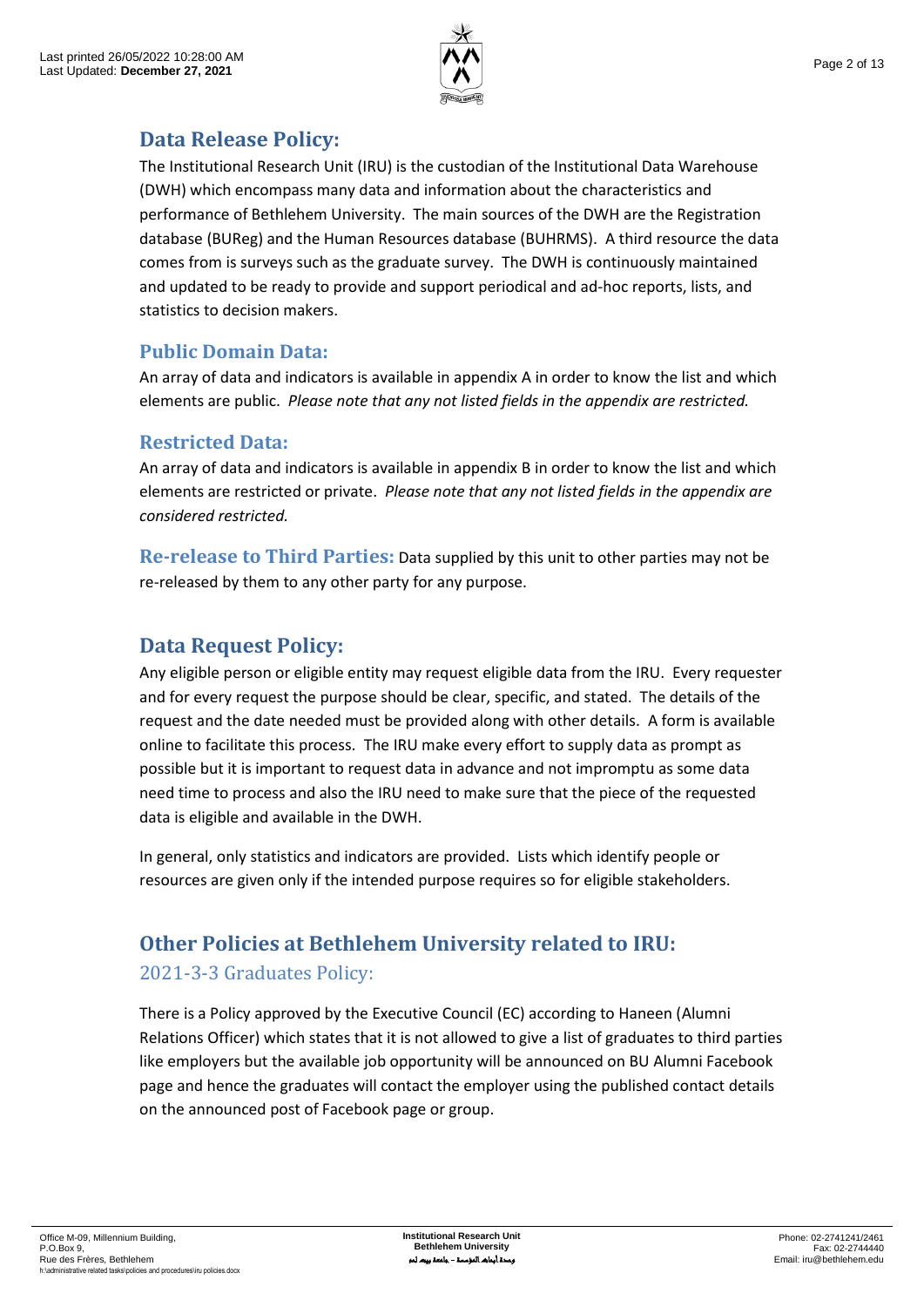

## <span id="page-2-0"></span>**Terminology:**

**IRU:** Institutional Research Unit **IRA:** Institutional Research Administrator **EC:** Executive Council **AC**: Academic Council **BU:** Bethlehem University **DWH:** Data Warehouse

### <span id="page-2-1"></span>**Appendix A:**

| Data Warehouse Table<br>Name | <b>Glossary Term in English</b>                                                     | Access<br>Authorization |
|------------------------------|-------------------------------------------------------------------------------------|-------------------------|
| Indicators                   | Admitted Students by Education Level & Gender Count                                 | Public                  |
| <b>Indicators</b>            | Admitted Students by Education Level Count                                          | Public                  |
| Indicators                   | Admitted Students by Qualification & Gender Count                                   | Public                  |
| Indicators                   | Admitted Students by Qualification & Gender Percentage                              | Public                  |
| Indicators                   | Admitted Students by Qualification Count                                            | Public                  |
| Indicators                   | Applied Students by Education Level & Gender Count                                  | Public                  |
| Indicators                   | Applied Students by Education Level Count                                           | Public                  |
| Indicators                   | Applied Students by Qualification & Gender Count                                    | Public                  |
| Indicators                   | Applied Students by Qualification & Gender Percentage                               | Public                  |
| Indicators                   | Applied Students by Qualification Count                                             | Public                  |
| Indicators                   | Average Tuition & Fees per semester for Baccalaureate Full-<br>Time Regular Student | Public                  |
| Indicators                   | Book per student ratio                                                              | Public                  |
| Indicators                   | Employees by Classification & Job Status Count                                      | Public                  |
| Indicators                   | Employees by Classification & Job Status Percentage                                 | Public                  |
| Indicators                   | <b>Employees by Classification Count</b>                                            | Public                  |
| Indicators                   | <b>Employees by Classification Percentage</b>                                       | Public                  |
| Indicators                   | <b>Employees by Gender Count</b>                                                    | Public                  |
| Indicators                   | <b>Employees by Gender Percentage</b>                                               | Public                  |
| Indicators                   | Employees by Job Status Count                                                       | Public                  |
| Indicators                   | Employees by Job Status Percentage                                                  | Public                  |
| Indicators                   | Enrolled Student Trends by Qualification in the last Five Years<br>Count            | Public                  |
| Indicators                   | Enrolled Student Trends by Qualification in the last Five Years<br>Percentage       | Public                  |
| <b>Indicators</b>            | <b>Faculty Members by College Count</b>                                             | Public                  |
| Indicators                   | Faculty Members by College Percentage                                               | Public                  |
| Indicators                   | FTE Teacher to FTE Student Ratio                                                    | Public                  |
| Indicators                   | Full-Time Faculty by Academic Rank & College Count                                  | Public                  |
| Indicators                   | Full-Time Faculty by Academic Rank & Department Count                               | Public                  |
| Indicators                   | Full-Time Faculty by Academic Rank & Gender Count                                   | Public                  |
| Indicators                   | Full-Time Faculty by Academic Rank & Gender Percentage                              | Public                  |
| Indicators                   | Full-Time Faculty by Academic Rank Count                                            | Public                  |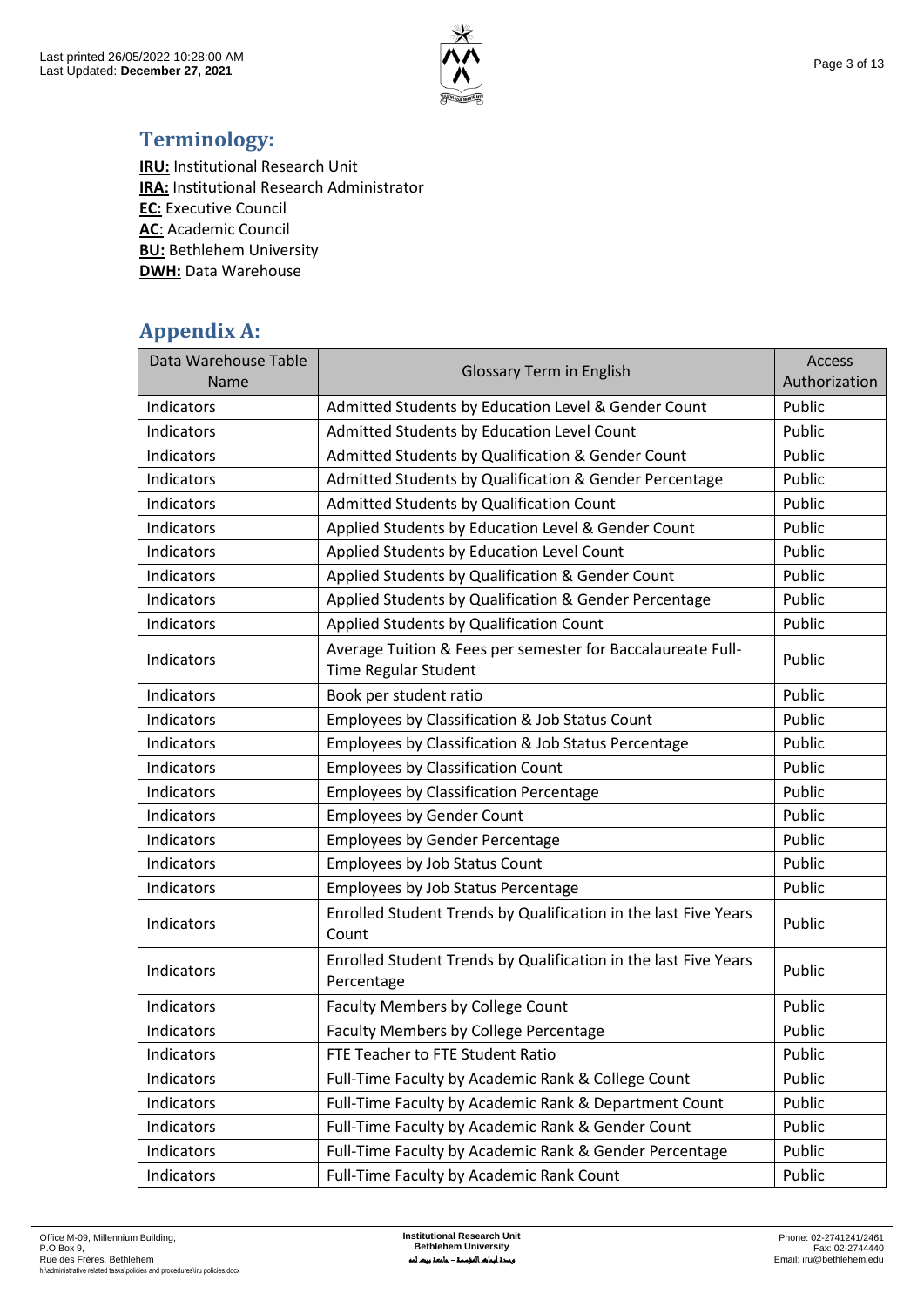

| Data Warehouse Table<br><b>Name</b> | <b>Glossary Term in English</b>                                                 | <b>Access</b><br>Authorization |
|-------------------------------------|---------------------------------------------------------------------------------|--------------------------------|
| Indicators                          | Full-Time Faculty by Academic Rank Percentage                                   | Public                         |
| Indicators                          | Full-Time Faculty by FTE Count                                                  | Public                         |
| Indicators                          | Full-Time Faculty by Gender & College Count                                     | Public                         |
| Indicators                          | Full-Time Faculty by Gender & Department Count                                  | Public                         |
| Indicators                          | Full-Time Faculty by Gender Count                                               | Public                         |
| Indicators                          | Full-Time Faculty by Gender Percentage                                          | Public                         |
| Indicators                          | Full-Time Faculty by Headcount                                                  | Public                         |
| Indicators                          | Full-Time Faculty by TeacherLoad Count                                          | Public                         |
| Indicators                          | Full-Time Faculty by Terminal Degree & College Count                            | Public                         |
| Indicators                          | Full-Time Faculty by Terminal Degree & Department Count                         | Public                         |
| Indicators                          | Full-Time Faculty by Terminal Degree & Gender Count                             | Public                         |
| Indicators                          | Full-Time Faculty by Terminal Degree & Gender Percentage                        | Public                         |
| Indicators                          | Full-Time Faculty by Terminal Degree Count                                      | Public                         |
| Indicators                          | Full-Time Faculty by Terminal Degree Percentage                                 | Public                         |
| Indicators                          | Full-Time Faculty to Student Ratio                                              | Public                         |
| <b>Indicators</b>                   | <b>Graduate Employment Rate</b>                                                 | Public                         |
| Indicators                          | <b>Graduate Unemployment Rate</b>                                               | Public                         |
| Indicators                          | Highest Cost per Credit Hour (Baccalaureate)                                    | Public                         |
| Indicators                          | Highest Cost per Credit Hour (Higher Diploma)                                   | Public                         |
| Indicators                          | Highest Cost per Credit Hour (Master)                                           | Public                         |
| Indicators                          | Operating Budget Expenses by Type in JOD                                        | Public                         |
| Indicators                          | Operating Budget Revenue by Type in JOD                                         | Public                         |
| Indicators                          | Part-Time Faculty by FTE Count                                                  | Public                         |
| Indicators                          | Part-Time Faculty by Gender Count                                               | Public                         |
| Indicators                          | Part-Time Faculty by Gender Percentage                                          | Public                         |
| Indicators                          | Part-Time Faculty by Headcount                                                  | Public                         |
| Indicators                          | Part-Time Faculty by TeacherLoad Count                                          | Public                         |
| Indicators                          | Part-Time Faculty by Terminal Degree & College Count                            | Public                         |
| Indicators                          | Part-Time Faculty by Terminal Degree & Department Count                         | Public                         |
| Indicators                          | Part-Time Faculty by Terminal Degree & Gender Count                             | Public                         |
| Indicators                          | Part-Time Faculty by Terminal Degree & Gender Percentage                        | Public                         |
| Indicators                          | Part-Time Faculty by Terminal Degree Count                                      | Public                         |
| Indicators                          | Part-Time Faculty by Terminal Degree Percentage                                 | Public                         |
| Indicators                          | Part-Time Faculty to Student Ratio                                              | Public                         |
| Indicators                          | Postgraduate Admitted Students by Gender in the Last Five<br>years Count        | Public                         |
| Indicators                          | Postgraduate Admitted Students by Gender in the Last Five<br>years Percentage   | Public                         |
| Indicators                          | Postgraduate Admitted Students by Religion in the Last Five<br>years Percentage | Public                         |
| Indicators                          | Postgraduate Applied Students by Gender in the Last Five years<br>Count         | Public                         |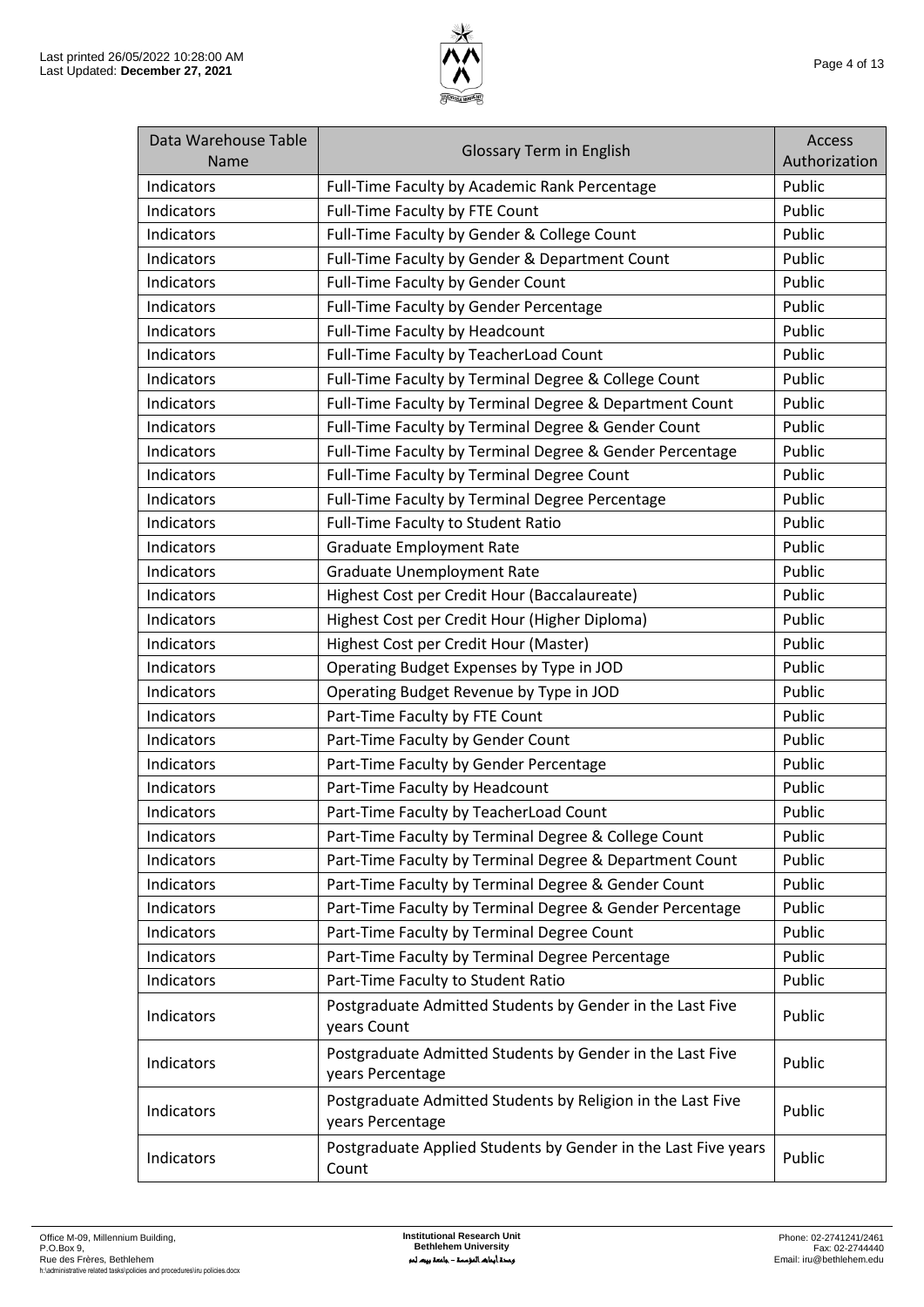

| Data Warehouse Table<br><b>Name</b> | <b>Glossary Term in English</b>                                                                    | <b>Access</b><br>Authorization |
|-------------------------------------|----------------------------------------------------------------------------------------------------|--------------------------------|
| Indicators                          | Postgraduate Applied Students by Gender in the Last Five years<br>Percentage                       | Public                         |
| Indicators                          | Postgraduate Applied Students by Religion in the Last Five<br>years Percentage                     | Public                         |
| Indicators                          | Postgraduate Degrees Conferred by College Count                                                    | Public                         |
| Indicators                          | Postgraduate Degrees Conferred By College Percentage                                               | Public                         |
| Indicators                          | Postgraduate Degrees Conferred By Enrollment Status<br>Percentage                                  | Public                         |
| Indicators                          | Postgraduate Degrees Conferred by Gender Count                                                     | Public                         |
| Indicators                          | Postgraduate Degrees Conferred By Gender Percentage                                                | Public                         |
| Indicators                          | Postgraduate Degrees Conferred by Major Count                                                      | Public                         |
| Indicators                          | Postgraduate Degrees Conferred by Status & Gender Count                                            | Public                         |
| Indicators                          | Postgraduate Degrees Conferred by Status & Major Count                                             | Public                         |
| Indicators                          | Postgraduate Enrolled Student Trends by College in the last<br><b>Five Years Count</b>             | Public                         |
| Indicators                          | Postgraduate Enrolled Student Trends by Gender in the last<br><b>Five Years Percentage</b>         | Public                         |
| Indicators                          | Postgraduate Enrolled Student Trends by Religion in the last<br><b>Five Years Percentage</b>       | Public                         |
| Indicators                          | Postgraduate Enrolled Students by College Percentage                                               | Public                         |
| Indicators                          | Postgraduate Enrolled Students by Gender Percentage                                                | Public                         |
| Indicators                          | Postgraduate Enrollment by Status & College Count                                                  | Public                         |
| Indicators                          | Postgraduate Enrollment by Status & Major Count                                                    | Public                         |
| Indicators                          | Postgraduate Enrollment by Status, Gender, & College Count                                         | Public                         |
| Indicators                          | Postgraduate Enrollment by Status, Gender, & Major Count                                           | Public                         |
| Indicators                          | Postgraduate Registered First Time Student Tawjihi/Injiaz<br>Average Trends in the Last Five years | Public                         |
| Indicators                          | Postgraduate Student Attrition Rates Trends in the last five<br><b>Years Percentage</b>            | Public                         |
| Indicators                          | Postgraduate Student Retention Rates Trends by College in the<br>last five Years Percentage        | Public                         |
| Indicators                          | Postgraduate Student Retention Rates Trends in the last five<br><b>Years Percentage</b>            | Public                         |
| Indicators                          | Postgraduate Student Selectivity Trends in the Last Five years<br>Percentage                       | Public                         |
| Indicators                          | Postgraduate Student Yield Trends in the Last Five years<br>Percentage                             | Public                         |
| Indicators                          | Postgraduate Students Applied, Admitted, and Enrolled in the<br>Last Five years Count              | Public                         |
| Indicators                          | Professional Diploma Enrollment by Gender Count                                                    | Public                         |
| Indicators                          | Professional Diploma Enrollment by Major & Gender Count                                            | Public                         |
| Indicators                          | Professional Diploma Enrollment by Major Count                                                     | Public                         |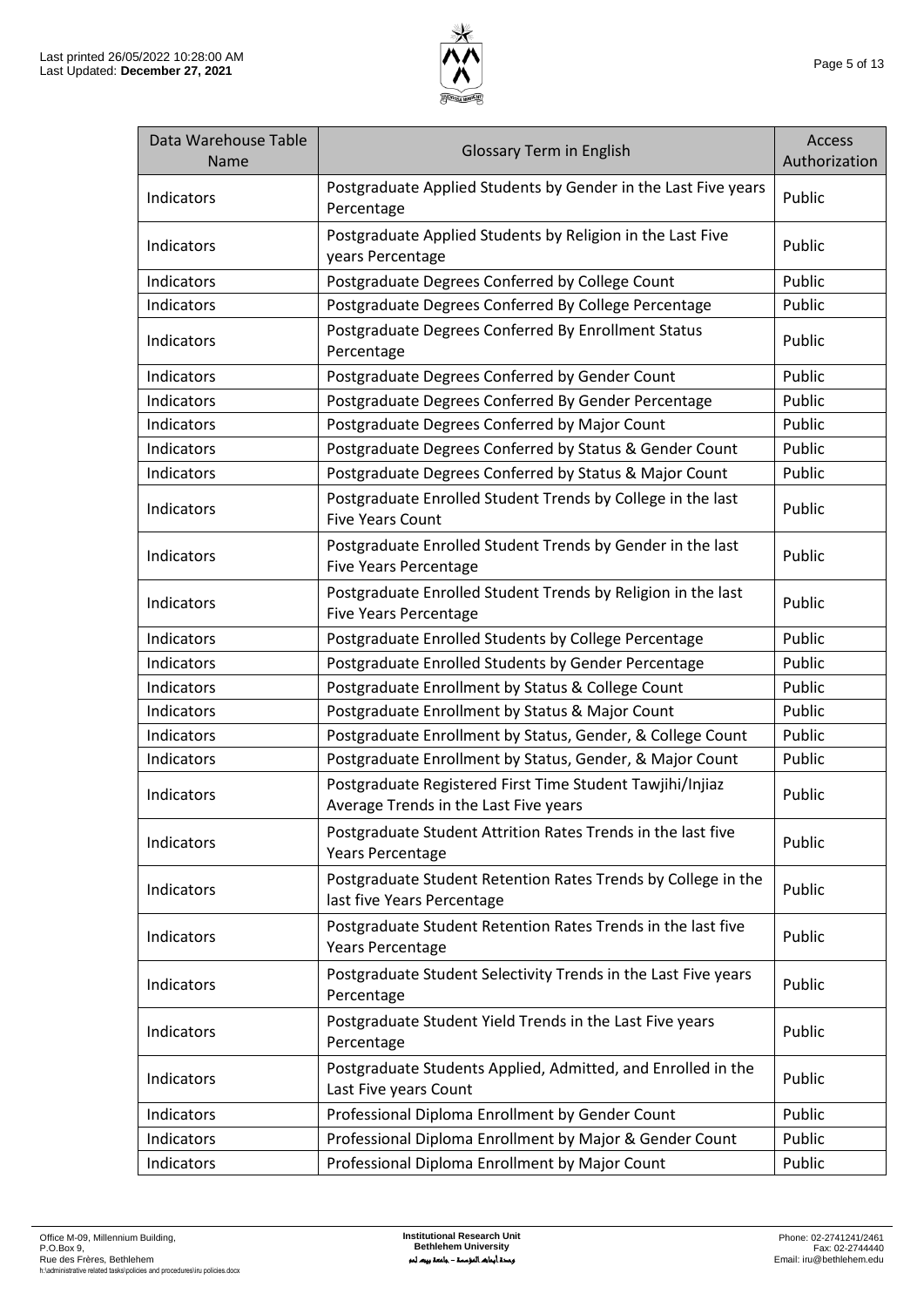

| Data Warehouse Table<br>Name | <b>Glossary Term in English</b>                                                  | Access<br>Authorization |
|------------------------------|----------------------------------------------------------------------------------|-------------------------|
| <b>Indicators</b>            | Professional Diploma Graduates by Gender Count                                   | Public                  |
| Indicators                   | Professional Diploma Graduates by Major & Gender Count                           | Public                  |
| Indicators                   | Professional Diploma Graduates by Major Count                                    | Public                  |
| Indicators                   | Student Enrollment by Status Qualification Count                                 | Public                  |
| Indicators                   | <b>Student Enrollment by Status Count</b>                                        | Public                  |
| Indicators                   | Student Enrollment by Status, Gender, and Qualification Count                    | Public                  |
| <b>Indicators</b>            | <b>Student Gender Percentage</b>                                                 | Public                  |
| Indicators                   | <b>Teacher to Student Ratio</b>                                                  | Public                  |
| Indicators                   | Teaching Faculty by College & FTE Count                                          | Public                  |
| Indicators                   | Teaching Faculty by College & FTE Percentage                                     | Public                  |
| Indicators                   | Teaching Faculty by College & Headcount                                          | Public                  |
| Indicators                   | Teaching Faculty by Department & FTE Count                                       | Public                  |
| Indicators                   | Teaching Faculty by Department & Headcount                                       | Public                  |
| Indicators                   | Teaching Faculty by FTE Count                                                    | Public                  |
| Indicators                   | <b>Teaching Faculty by Headcount</b>                                             | Public                  |
| Indicators                   | <b>Total Degrees Conferred</b>                                                   | Public                  |
| Indicators                   | <b>Total Enrolment</b>                                                           | Public                  |
| Indicators                   | <b>Total Faculty Members</b>                                                     | Public                  |
| Indicators                   | <b>Total Staff</b>                                                               | Public                  |
| Indicators                   | Undergraduate Admitted Students by Gender in the Last Five<br>years Count        | Public                  |
| Indicators                   | Undergraduate Admitted Students by Gender in the Last Five<br>years Percentage   | Public                  |
| Indicators                   | Undergraduate Admitted Students by Religion in the Last Five<br>years Percentage | Public                  |
| Indicators                   | Undergraduate Applied Students by Gender in the Last Five<br>years Count         | Public                  |
| Indicators                   | Undergraduate Applied Students by Gender in the Last Five<br>years Percentage    | Public                  |
| Indicators                   | Undergraduate Applied Students by Religion in the Last Five<br>years Percentage  | Public                  |
| Indicators                   | Undergraduate Degrees Conferred by College Count                                 | Public                  |
| Indicators                   | Undergraduate Degrees Conferred By College Percentage                            | Public                  |
| Indicators                   | Undergraduate Degrees Conferred By Enrollment Status<br>Percentage               | Public                  |
| Indicators                   | Undergraduate Degrees Conferred by Gender Count                                  | Public                  |
| Indicators                   | Undergraduate Degrees Conferred By Gender Percentage                             | Public                  |
| Indicators                   | Undergraduate Degrees Conferred by Major Count                                   | Public                  |
| Indicators                   | Undergraduate Degrees Conferred by Status & Gender Count                         | Public                  |
| Indicators                   | Undergraduate Degrees Conferred by Status & Major Count                          | Public                  |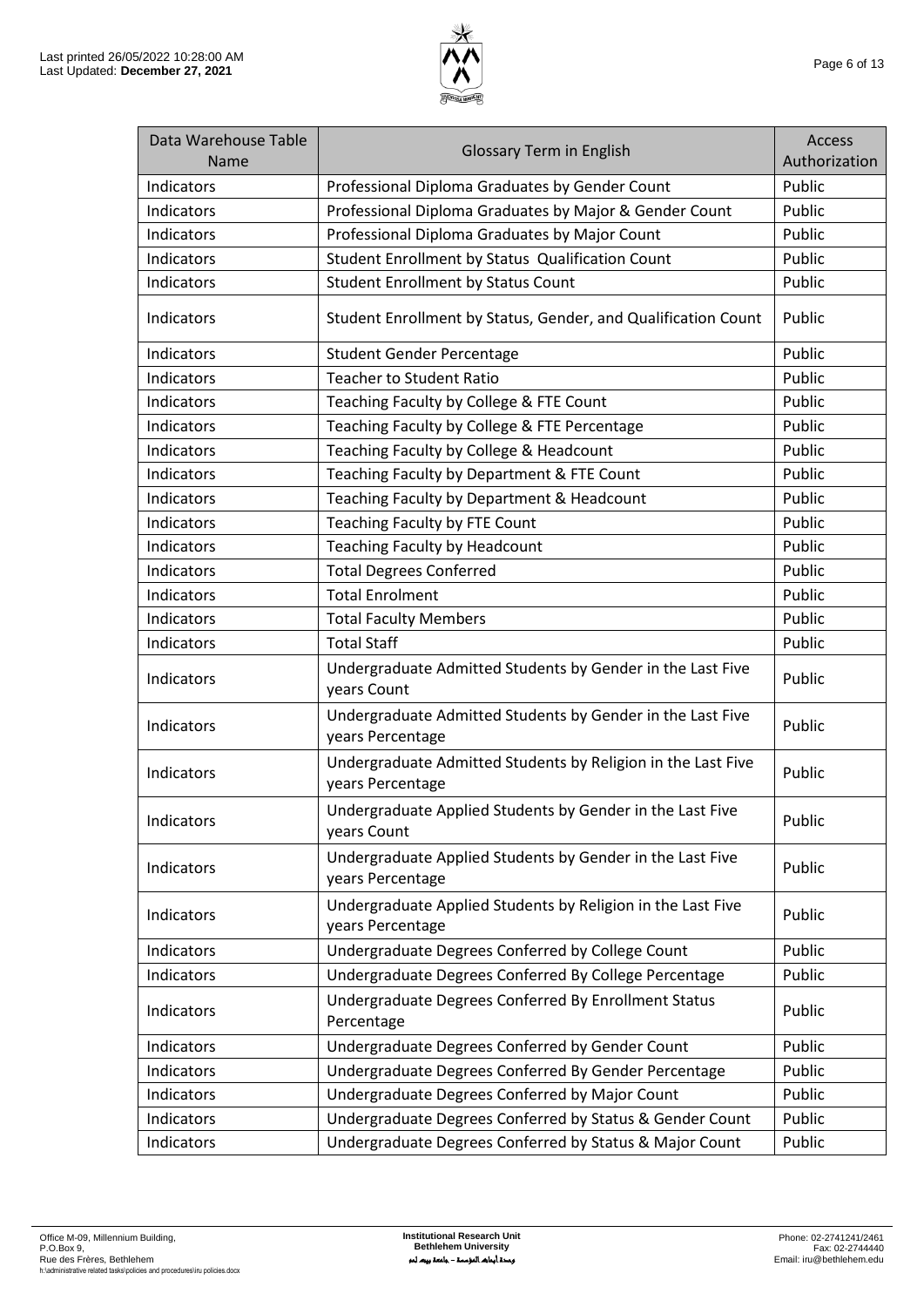

| Data Warehouse Table<br>Name | <b>Glossary Term in English</b>                                                                     | <b>Access</b><br>Authorization |
|------------------------------|-----------------------------------------------------------------------------------------------------|--------------------------------|
| Indicators                   | Undergraduate Enrolled Student Trends by College in the last<br><b>Five Years Count</b>             | Public                         |
| Indicators                   | Undergraduate Enrolled Student Trends by Gender in the last<br><b>Five Years Percentage</b>         | Public                         |
| Indicators                   | Undergraduate Enrolled Student Trends by Religion in the last<br><b>Five Years Percentage</b>       | Public                         |
| Indicators                   | Undergraduate Enrolled Students by College Percentage                                               | Public                         |
| Indicators                   | Undergraduate Enrolled Students by Gender Percentage                                                | Public                         |
| Indicators                   | Undergraduate Enrollment by Status & College Count                                                  | Public                         |
| Indicators                   | Undergraduate Enrollment by Status & Major Count                                                    | Public                         |
| Indicators                   | Undergraduate Enrollment by Status, Gender, & College Count                                         | Public                         |
| Indicators                   | Undergraduate Enrollment by Status, Gender, & Major Count                                           | Public                         |
| Indicators                   | Undergraduate Registered First Time Student Tawjihi/Injiaz<br>Average Trends in the Last Five years | Public                         |
| Indicators                   | Undergraduate Student Attrition Rates Trends in the last five<br>Years Percentage                   | Public                         |
| Indicators                   | Undergraduate Student Retention Rates Trends by College in<br>the last five Years Percentage        | Public                         |
| Indicators                   | Undergraduate Student Retention Rates Trends in the last five<br>Years Percentage                   | Public                         |
| Indicators                   | Undergraduate Student Selectivity Trends in the Last Five years<br>Percentage                       | Public                         |
| Indicators                   | Undergraduate Student Transfering into College Trends in the<br>last five Years Percentage          | Public                         |
| Indicators                   | Undergraduate Student Yield Trends in the Last Five years<br>Percentage                             | Public                         |
| Indicators                   | Undergraduate Students Applied, Admitted, and Enrolled in<br>the Last Five years Count              | Public                         |
| Indicators                   | University Library Resources by language Percentage                                                 | Public                         |
| Indicators                   | University Library Resources Count                                                                  | Public                         |
| Indicators                   | University Library Resources Distribution by Type Count                                             | Public                         |
| Indicators                   | University Library Resources Distribution by Type Percentage                                        | Public                         |

## <span id="page-6-0"></span>**Appendix B:**

| Data Warehouse Table Name | <b>Glossary Term in English</b> | Access<br>Authorization |
|---------------------------|---------------------------------|-------------------------|
| dimAcademicRank           | Academic Rank Arabic            | Restricted              |
| dimAcademicRank           | <b>Academic Rank Code</b>       | Restricted              |
| dimAcademicRank           | <b>Academic Rank English</b>    | Restricted              |
| dimAge                    | Age Group                       | Restricted              |
| dimBuilding               | <b>Building Area</b>            | Restricted              |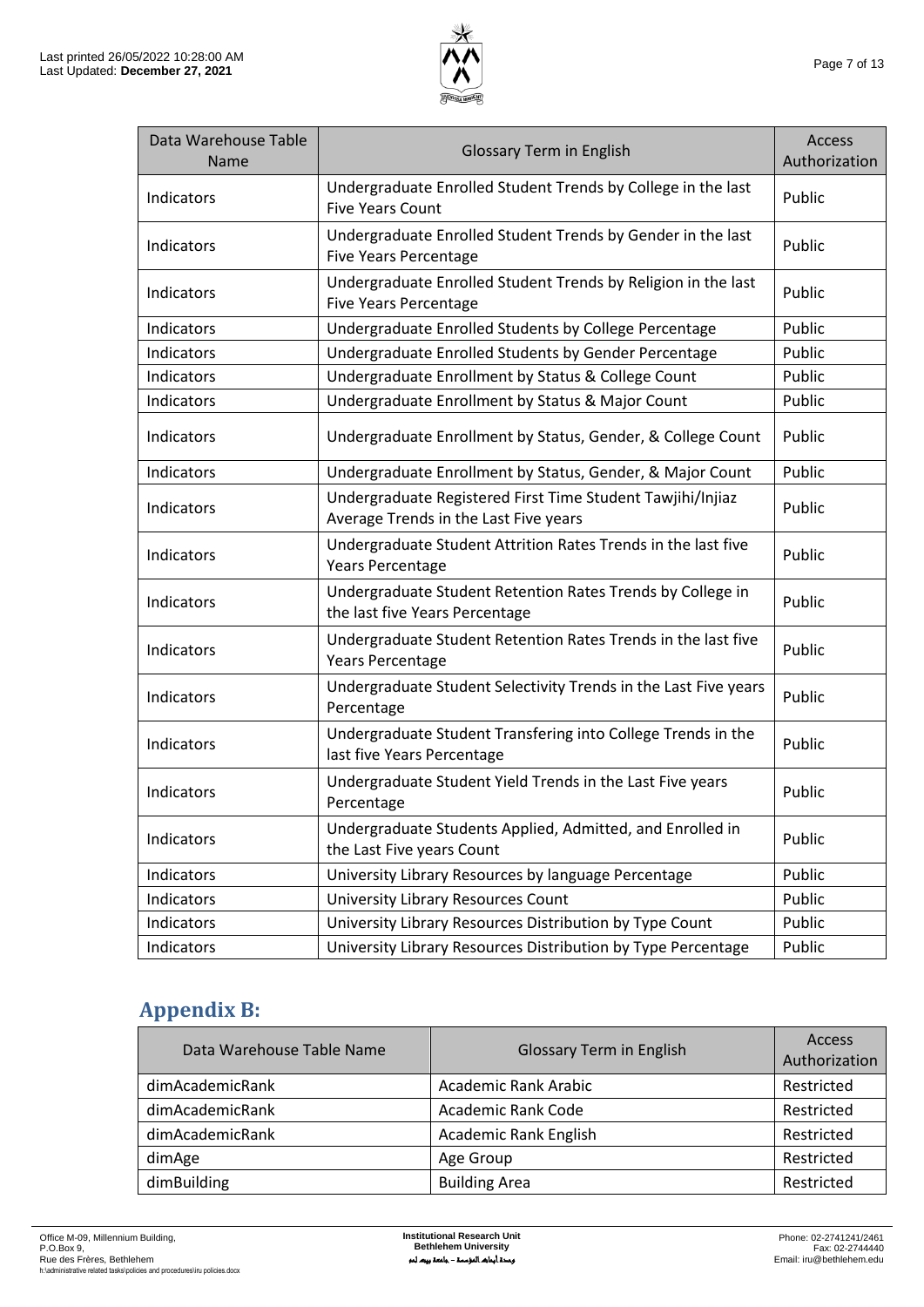

| Data Warehouse Table Name | <b>Glossary Term in English</b>           | <b>Access</b><br>Authorization |
|---------------------------|-------------------------------------------|--------------------------------|
| dimBuilding               | <b>Building Campus Code</b>               | Restricted                     |
| dimBuilding               | <b>Building Campus Name</b>               | Restricted                     |
| dimBuilding               | <b>Building Campus Name Arabic</b>        | Restricted                     |
| dimBuilding               | <b>Building Code</b>                      | Restricted                     |
| dimBuilding               | <b>Building Name Arabic</b>               | Restricted                     |
| dimBuilding               | <b>Building Name English</b>              | Restricted                     |
| dimBuilding               | <b>Building Type Arabic</b>               | Restricted                     |
| dimBuilding               | <b>Building Type English</b>              | Restricted                     |
| dimBuilding               | <b>Building Type Ministry Code</b>        | Restricted                     |
| dimCertificateStream      | Certificate Stream Arabic                 | Restricted                     |
| dimCertificateStream      | Certificate Stream English                | Restricted                     |
| dimCertificateStream      | Certificate Stream Ministry Code          | Restricted                     |
| dimCertificateType        | Certificate Type Arabic                   | Restricted                     |
| dimCertificateType        | Certificate Type English                  | Restricted                     |
| dimCertificateType        | Certificate Type Ministry Code            | Restricted                     |
| dimCertificateType        | Certificate Type Origin Ministry Code     | Restricted                     |
| dimContractType           | <b>Contract Type Arabic</b>               | Restricted                     |
| dimContractType           | <b>Contract Type English</b>              | Restricted                     |
| dimContractType           | <b>Contract Type Ministry Code</b>        | Restricted                     |
| dimCountry                | <b>Country Arabic</b>                     | Restricted                     |
| dimCountry                | <b>Country English</b>                    | Restricted                     |
| dimCountry                | <b>Country Ministry Code</b>              | Restricted                     |
| dimDisability             | <b>Disability Arabic</b>                  | Restricted                     |
| dimDisability             | <b>Disability English</b>                 | Restricted                     |
| dimDisability             | Disability Key                            | Restricted                     |
| dimDisability             | <b>Disability Ministry Code</b>           | Restricted                     |
| dimDivision               | College (Faculty/Institute) Name Arabic   | Restricted                     |
| dimDivision               | College (Faculty/Institute) Ministry Code | Restricted                     |
| dimDivision               | College (Faculty/Institute) Name English  | Restricted                     |
| dimDivision               | <b>Department Name Arabic</b>             | Restricted                     |
| dimDivision               | Department Name English                   | Restricted                     |
| dimDivision               | <b>Office Arabic</b>                      | Restricted                     |
| dimDivision               | <b>Office English</b>                     | Restricted                     |
| dimDivision               | Program Arabic                            | Restricted                     |
| dimDivision               | Program English                           | Restricted                     |
| dimDivision               | <b>Unit Arabic</b>                        | Restricted                     |
| dimDivision               | Unit English                              | Restricted                     |
| dimEducationInstitution   | <b>Education Institution Arabic</b>       | Restricted                     |
| dimEducationInstitution   | <b>Education Institution English</b>      | Restricted                     |
| dimEducationInstitution   | <b>Graduation Country Key</b>             | Restricted                     |
| dimEducationInstitution   | Location Key                              | Restricted                     |
| dimEducationLevel         | <b>Education Level Abbreviation</b>       | Restricted                     |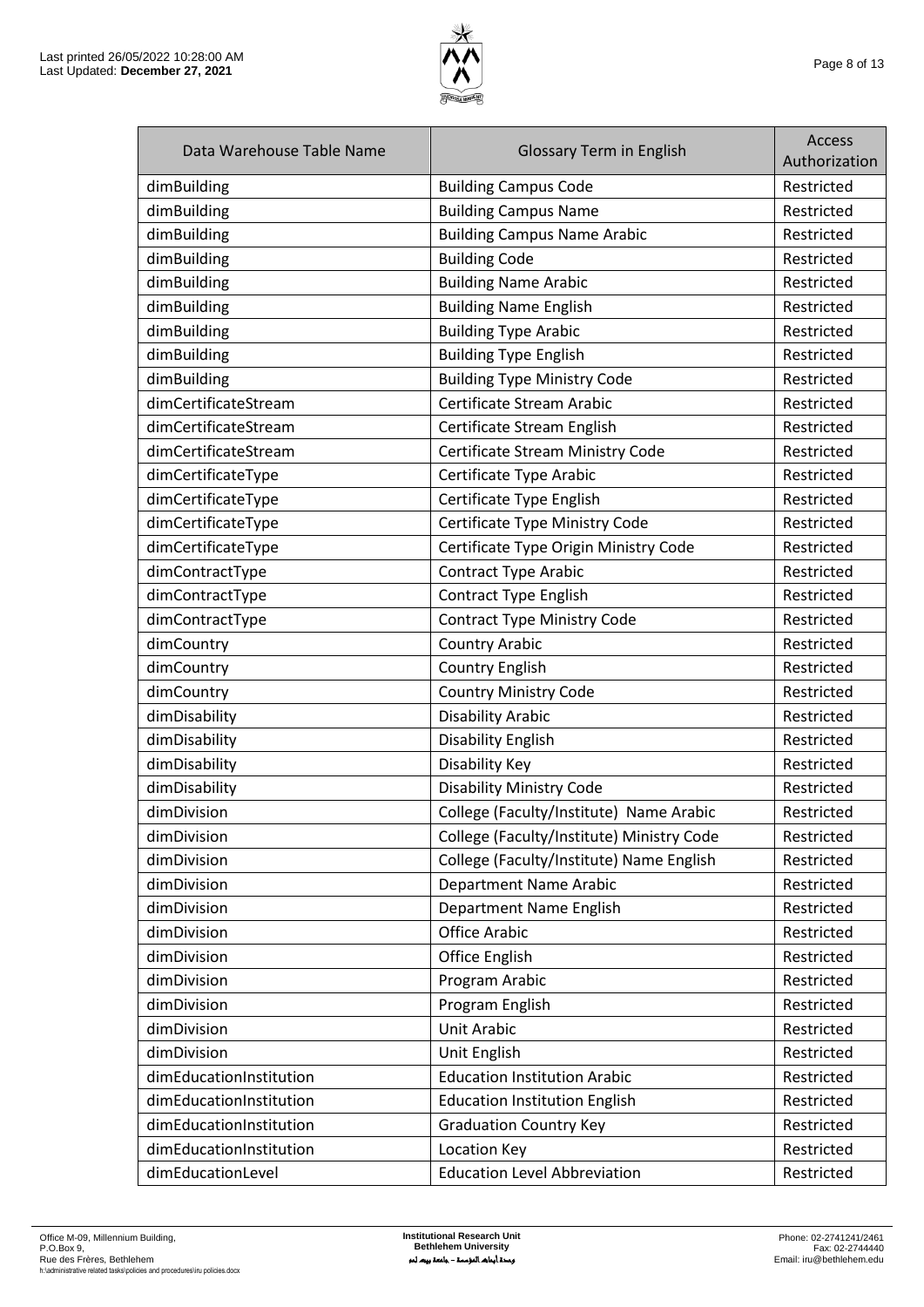

| Data Warehouse Table Name  | <b>Glossary Term in English</b>               | <b>Access</b><br>Authorization |
|----------------------------|-----------------------------------------------|--------------------------------|
| dimEducationLevel          | <b>Education Level Arrabic</b>                | Restricted                     |
| dimEducationLevel          | <b>Education Level English</b>                | Restricted                     |
| dimEducationLevel          | <b>Education Level Ministry Code</b>          | Restricted                     |
| dimEducationLevel          | <b>Qualification Arabic</b>                   | Restricted                     |
| dimEducationLevel          | <b>Qualification English</b>                  | Restricted                     |
| dimEducationSpecialization | <b>Education Specialization Arabic</b>        | Restricted                     |
| dimEducationSpecialization | <b>Education Specialization English</b>       | Restricted                     |
| dimEducationSpecialization | <b>Education Specialization Ministry Code</b> | Restricted                     |
| dimEmployee                | <b>Birth Date</b>                             | Restricted                     |
| dimEmployee                | <b>BU Alumni</b>                              | Restricted                     |
| dimEmployee                | <b>BU Email Address</b>                       | Restricted                     |
| dimEmployee                | <b>Current Address Location Key</b>           | Restricted                     |
| dimEmployee                | <b>Education Graduation Date</b>              | Restricted                     |
| dimEmployee                | <b>Education Institution Key</b>              | Restricted                     |
| dimEmployee                | <b>Employee Family Name</b>                   | Restricted                     |
| dimEmployee                | <b>Employee Family Name Arabic</b>            | Restricted                     |
| dimEmployee                | <b>Employee Father Name</b>                   | Restricted                     |
| dimEmployee                | <b>Employee Father Name Arabic</b>            | Restricted                     |
| dimEmployee                | <b>Employee First Name</b>                    | Restricted                     |
| dimEmployee                | Employee First Name Arabic                    | Restricted                     |
| dimEmployee                | <b>Employee Grandfather Name</b>              | Restricted                     |
| dimEmployee                | Employee Grandfather Name Arabic              | Restricted                     |
| dimEmployee                | Employee ID                                   | Restricted                     |
| dimEmployee                | Extension #                                   | Restricted                     |
| dimEmployee                | Fax                                           | Restricted                     |
| dimEmployee                | Gender Key                                    | Restricted                     |
| dimEmployee                | <b>Hire Date</b>                              | Restricted                     |
| dimEmployee                | Home Telephone #                              | Restricted                     |
| dimEmployee                | Marital Status Key                            | Restricted                     |
| dimEmployee                | Military ID issue Date                        | Restricted                     |
| dimEmployee                | Military ID number                            | Restricted                     |
| dimEmployee                | Mobile #                                      | Restricted                     |
| dimEmployee                | Nationality Key                               | Restricted                     |
| dimEmployee                | <b>Original Address Location Key</b>          | Restricted                     |
| dimEmployee                | Passport Issue Date                           | Restricted                     |
| dimEmployee                | Passport Number                               | Restricted                     |
| dimEmployee                | <b>Personal Email Address</b>                 | Restricted                     |
| dimEmployee                | Prefix                                        | Restricted                     |
| dimEmployee                | Previous Family Name Arabic                   | Restricted                     |
| dimEmployee                | Previous Family Name English                  | Restricted                     |
| dimEmployee                | <b>Religion Key</b>                           | Restricted                     |
| dimEmployeeStatus          | <b>Employee Status Arabic</b>                 | Restricted                     |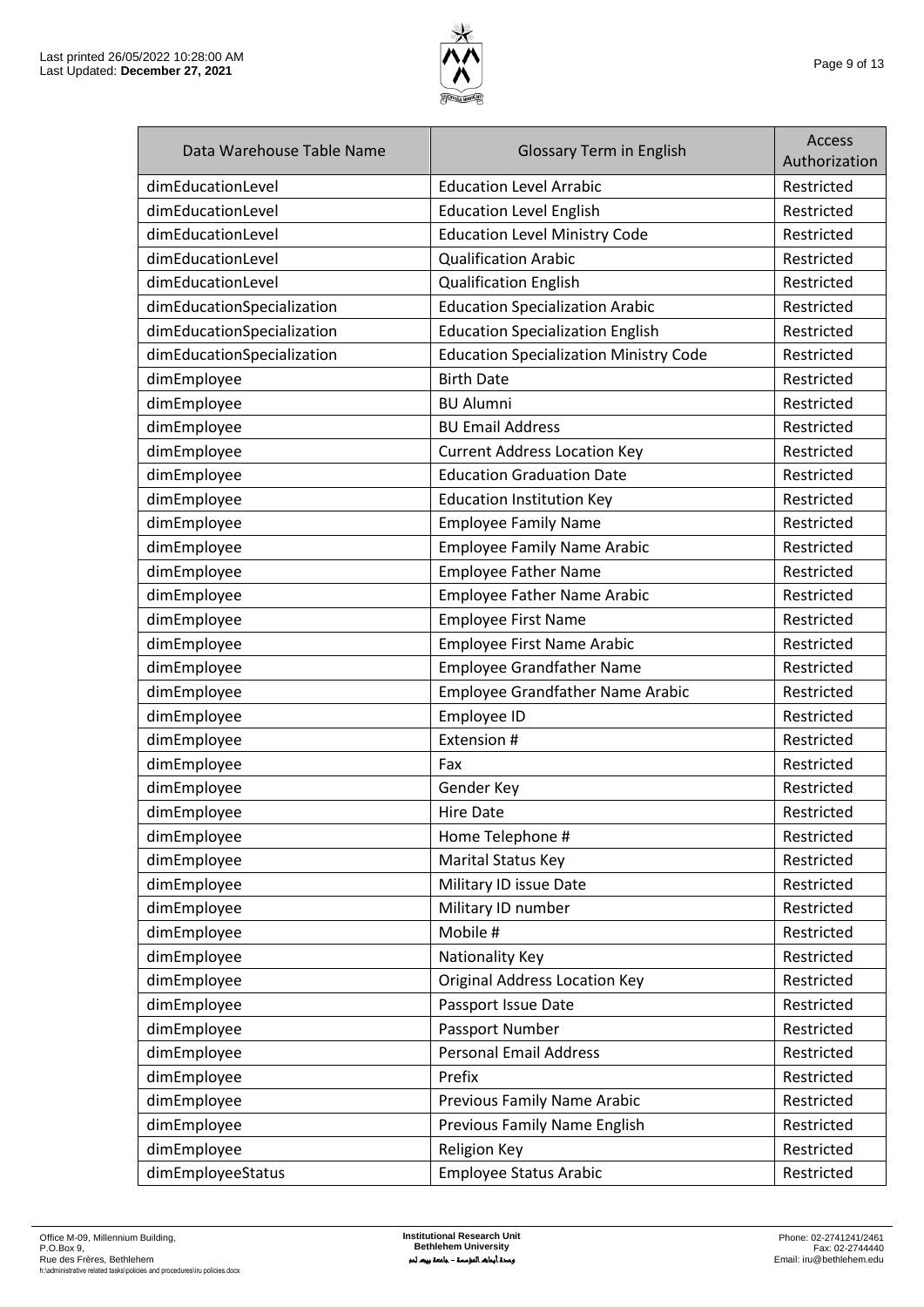

| Data Warehouse Table Name | <b>Glossary Term in English</b>                              | <b>Access</b><br>Authorization |
|---------------------------|--------------------------------------------------------------|--------------------------------|
| dimEmployeeStatus         | <b>Employee Status English</b>                               | Restricted                     |
| dimEmployeeStatus         | <b>Employee Status Ministry Code</b>                         | Restricted                     |
| dimFacility               | <b>Facility Area</b>                                         | Restricted                     |
| dimFacility               | <b>Facility Capacity</b>                                     | Restricted                     |
| dimFacility               | <b>Facility Description</b>                                  | Restricted                     |
| dimFacility               | <b>Facility Name Arabic</b>                                  | Restricted                     |
| dimFacility               | <b>Facility Name English</b>                                 | Restricted                     |
| dimFacility               | Facility No.                                                 | Restricted                     |
| dimFacility               | Facility Type Key                                            | Restricted                     |
| dimFacilityType           | <b>Facility Type Arabic</b>                                  | Restricted                     |
| dimFacilityType           | <b>Facility Type English</b>                                 | Restricted                     |
| dimFacilityType           | <b>Facility Type Ministry Code</b>                           | Restricted                     |
| dimGender                 | <b>Gender Arabic</b>                                         | Restricted                     |
| dimGender                 | Gender English                                               | Restricted                     |
| dimGender                 | <b>Gender Ministry Code</b>                                  | Restricted                     |
| dimISCEDFieldOfEducation  | <b>ISCED Field Of Education Code</b>                         | Restricted                     |
| dimISCEDFieldOfEducation  | Main Program Code                                            | Restricted                     |
| dimJobStatus              | <b>Job Status Arabic</b>                                     | Restricted                     |
| dimJobStatus              | <b>Job Status English</b>                                    | Restricted                     |
| dimJobStatus              | Job Status Ministry Code                                     | Restricted                     |
| dimJobTitle               | Job Role                                                     | Restricted                     |
| dimJobTitle               | Job Title Arabic                                             | Restricted                     |
| dimJobTitle               | Job Title English                                            | Restricted                     |
| dimJobTitle               | Job Title Ministry Code                                      | Restricted                     |
| dimLocalityType           | Locality Type Arabic                                         | Restricted                     |
| dimLocalityType           | Locality Type English                                        | Restricted                     |
| dimLocalityType           | Locality Type Ministry Code                                  | Restricted                     |
| dimMajor                  | General Secondary Certificate Lowest<br><b>Accepted Rate</b> | Restricted                     |
| dimMajor                  | Major Abbreviation                                           | Restricted                     |
| dimMajor                  | Major Arabic                                                 | Restricted                     |
| dimMajor                  | <b>Major Credits</b>                                         | Restricted                     |
| dimMajor                  | Major English                                                | Restricted                     |
| dimMajor                  | Major Ministry Code                                          | Restricted                     |
| dimMaritalStatus          | <b>Marital Status Arabic</b>                                 | Restricted                     |
| dimMaritalStatus          | <b>Marital Status English</b>                                | Restricted                     |
| dimMaritalStatus          | <b>Marital Status Ministry Code</b>                          | Restricted                     |
| dimMinor                  | <b>Minor Arabic</b>                                          | Restricted                     |
| dimMinor                  | Minor English                                                | Restricted                     |
| dimMinor                  | Minor Ministry Code                                          | Restricted                     |
| dimMinor                  | MinorAbbreviation                                            | Restricted                     |
| dimNationality            | <b>Nationality Arabic</b>                                    | Restricted                     |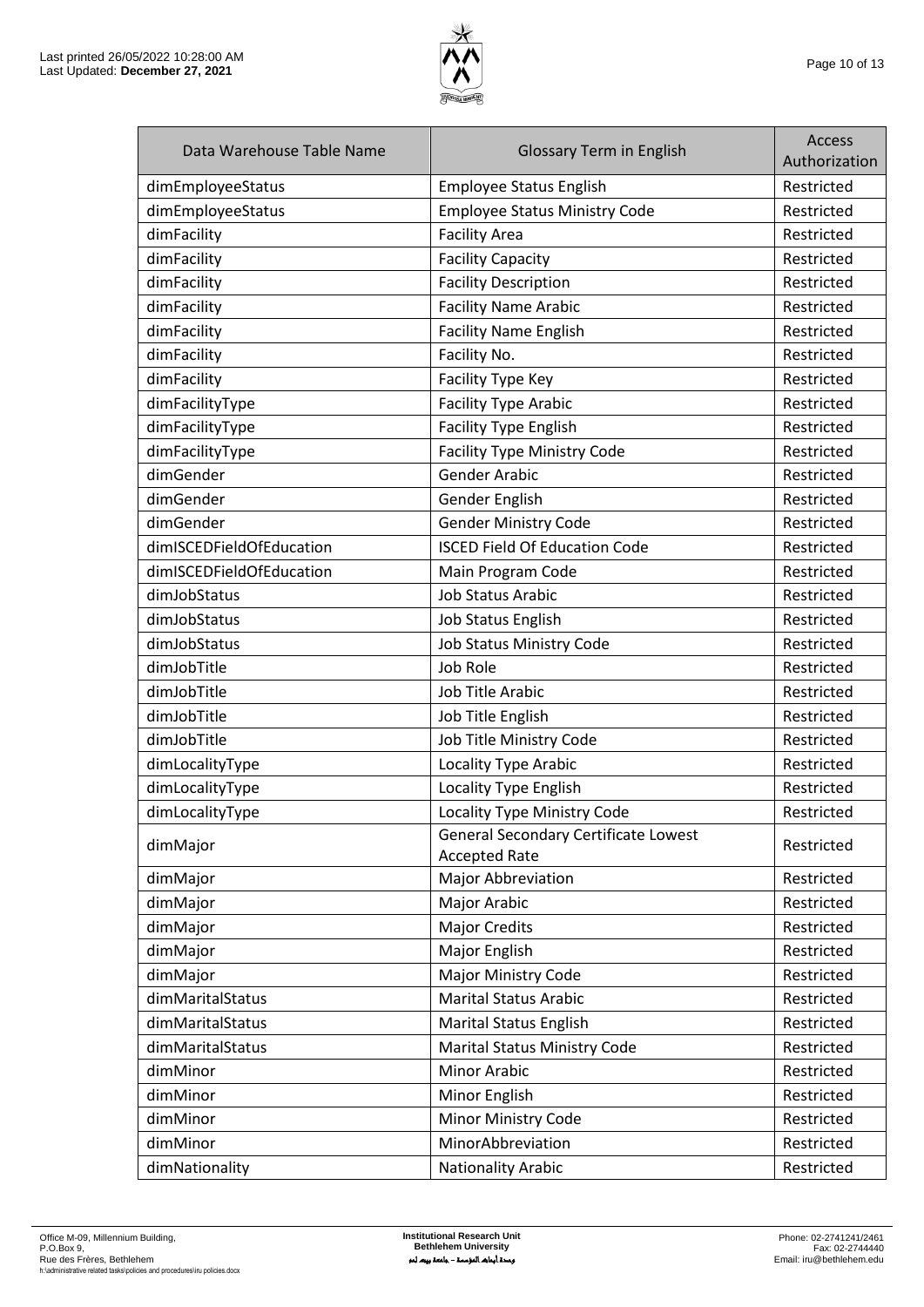

| Data Warehouse Table Name | <b>Glossary Term in English</b>       | Access<br>Authorization |
|---------------------------|---------------------------------------|-------------------------|
| dimNationality            | Nationality English                   | Restricted              |
| dimNationality            | <b>Nationality Ministry Code</b>      | Restricted              |
| dimNationality            | Race/Ethnicity for CARA               | Restricted              |
| dimRegion                 | <b>Region Abbreviation</b>            | Restricted              |
| dimRegion                 | Region Ministry Code                  | Restricted              |
| dimRegion                 | Region/Governorate                    | Restricted              |
| dimRegion                 | RegionArabic                          | Restricted              |
| dimReligion               | <b>Denomination Arabic</b>            | Restricted              |
| dimReligion               | <b>Denomination English</b>           | Restricted              |
| dimReligion               | <b>LPJ Denomination</b>               | Restricted              |
| dimReligion               | LPJ Religion                          | Restricted              |
| dimReligion               | <b>Religion Arabic</b>                | Restricted              |
| dimReligion               | Religion English                      | Restricted              |
| dimReligion               | Religion/Minority Ministry Code       | Restricted              |
| dimStudent                | Address                               | Restricted              |
| dimStudent                | <b>Admitted Term</b>                  | Restricted              |
| dimStudent                | <b>Birth Date</b>                     | Restricted              |
| dimStudent                | <b>BU Entrance Exam Result</b>        | Restricted              |
| dimStudent                | Certificate Year                      | Restricted              |
| dimStudent                | Degree Last Term                      | Restricted              |
| dimStudent                | GSEC (Tawjihi/Injaz/) Average         | Restricted              |
| dimStudent                | <b>Initial Registered Term</b>        | Restricted              |
| dimStudent                | is Transfer Student?                  | Restricted              |
| dimStudent                | Learning Location                     | Restricted              |
| dimStudent                | Location/Region/Country               | Restricted              |
| dimStudent                | <b>Marital Status</b>                 | Restricted              |
| dimStudent                | Military ID Issued Date               | Restricted              |
| dimStudent                | Military ID No                        | Restricted              |
| dimStudent                | Military ID Type                      | Restricted              |
| dimStudent                | Mobile #                              | Restricted              |
| dimStudent                | Nationality                           | Restricted              |
| dimStudent                | <b>Original Location</b>              | Restricted              |
| dimStudent                | <b>Personal Email Address</b>         | Restricted              |
| dimStudent                | <b>Street Name</b>                    | Restricted              |
| dimStudent                | <b>Student Degree Number</b>          | Restricted              |
| dimStudent                | <b>Student Family Name in Arabic</b>  | Restricted              |
| dimStudent                | <b>Student Family Name in English</b> | Restricted              |
| dimStudent                | <b>Student Father Name in Arabic</b>  | Restricted              |
| dimStudent                | Student Father Name in English        | Restricted              |
| dimStudent                | <b>Student First Name in Arabic</b>   | Restricted              |
| dimStudent                | Student First Name in English         | Restricted              |
| dimStudent                | Student Grand Father Name in Arabic   | Restricted              |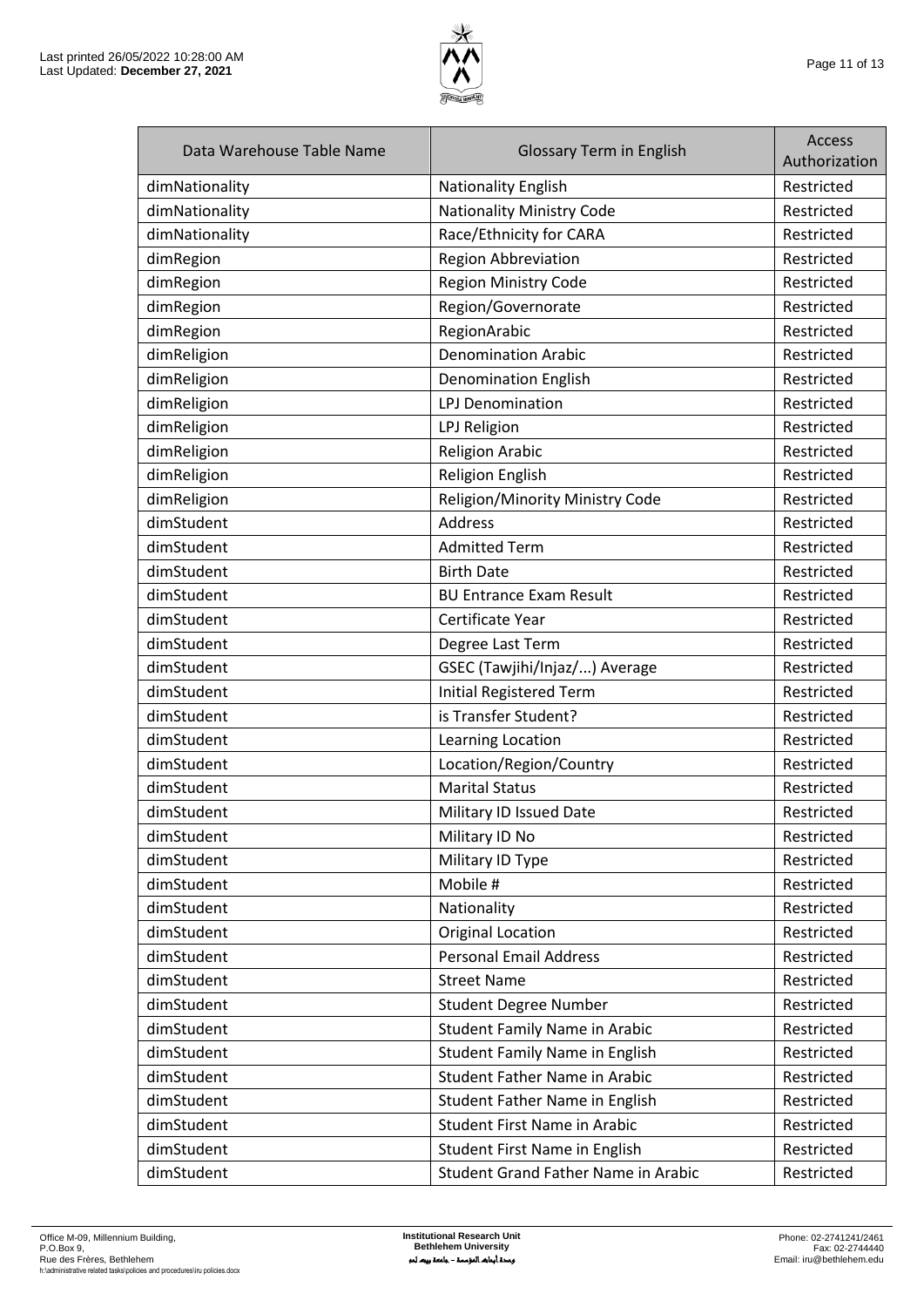

| Data Warehouse Table Name | <b>Glossary Term in English</b>                                           | <b>Access</b><br>Authorization |
|---------------------------|---------------------------------------------------------------------------|--------------------------------|
| dimStudent                | Student Grand Father Name in English                                      | Restricted                     |
| dimStudent                | <b>Student University Number</b>                                          | Restricted                     |
| dimStudent                | Tawjihi/Certificate of General Secondary<br><b>Education Exam Seat No</b> | Restricted                     |
| dimStudent                | Telephone #                                                               | Restricted                     |
| dimStudent                | <b>Transfer Credits</b>                                                   | Restricted                     |
| dimStudentLevel           | <b>Student Level Ministry Code</b>                                        | Restricted                     |
| dimTranscriptKey          | <b>Evaluation Ministry Code</b>                                           | Restricted                     |
| fctAdmission              | Accepted Term Key                                                         | Restricted                     |
| fctAppointment            | Age Key                                                                   | Restricted                     |
| fctAppointment            | <b>Appointment Date</b>                                                   | Restricted                     |
| fctAppointment            | <b>Finance Rank</b>                                                       | Restricted                     |
| fctAppointment            | <b>Teacher Load Administrative</b>                                        | Restricted                     |
| fctAppointment            | <b>Teacher Load Bachelorate</b>                                           | Restricted                     |
| fctAppointment            | Teacher Load Diploma                                                      | Restricted                     |
| fctAppointment            | <b>Teacher Load Overtime</b>                                              | Restricted                     |
| fctAppointment            | <b>Teacher Load PostGraduate</b>                                          | Restricted                     |
| fctAppointment            | <b>Teacher Load Scientific Research</b>                                   | Restricted                     |
| fctEnrollment             | Age Key                                                                   | Restricted                     |
| fctEnrollment             | <b>Cumulative Actual Credits</b>                                          | Restricted                     |
| fctEnrollment             | <b>Cumulative Attended Credits</b>                                        | Restricted                     |
| fctEnrollment             | <b>Cumulative Earned Credits</b>                                          | Restricted                     |
| fctEnrollment             | <b>Cumulative Major Credits</b>                                           | Restricted                     |
| fctEnrollment             | <b>Cumulative Major Points</b>                                            | Restricted                     |
| fctEnrollment             | <b>Cumulative Points</b>                                                  | Restricted                     |
| fctEnrollment             | <b>Dismissal Type</b>                                                     | Restricted                     |
| fctEnrollment             | is student Dismissed                                                      | Restricted                     |
| fctEnrollment             | is student on Probation                                                   | Restricted                     |
| fctEnrollment             | is Student Withdraw                                                       | Restricted                     |
| fctEnrollment             | New Student                                                               | Restricted                     |
| fctEnrollment             | Probation Type                                                            | Restricted                     |
| fctEnrollment             | <b>Semester Actual Credits</b>                                            | Restricted                     |
| fctEnrollment             | <b>Semester Attended Credits</b>                                          | Restricted                     |
| fctEnrollment             | <b>Semester Earned Credits</b>                                            | Restricted                     |
| fctEnrollment             | <b>Semester Points</b>                                                    | Restricted                     |
| fctEnrollment             | <b>Student Level</b>                                                      | Restricted                     |
| fctEnrollment             | <b>Student Status</b>                                                     | Restricted                     |
| fctEnrollment             | StudentKey                                                                | Restricted                     |
| fctEnrollment             | Term                                                                      | Restricted                     |
| fctEnrollment             | <b>University Major</b>                                                   | Restricted                     |
| fctEnrollment             | <b>University Minor</b>                                                   | Restricted                     |
| fctEnrollment             | <b>Withdraw Date</b>                                                      | Restricted                     |